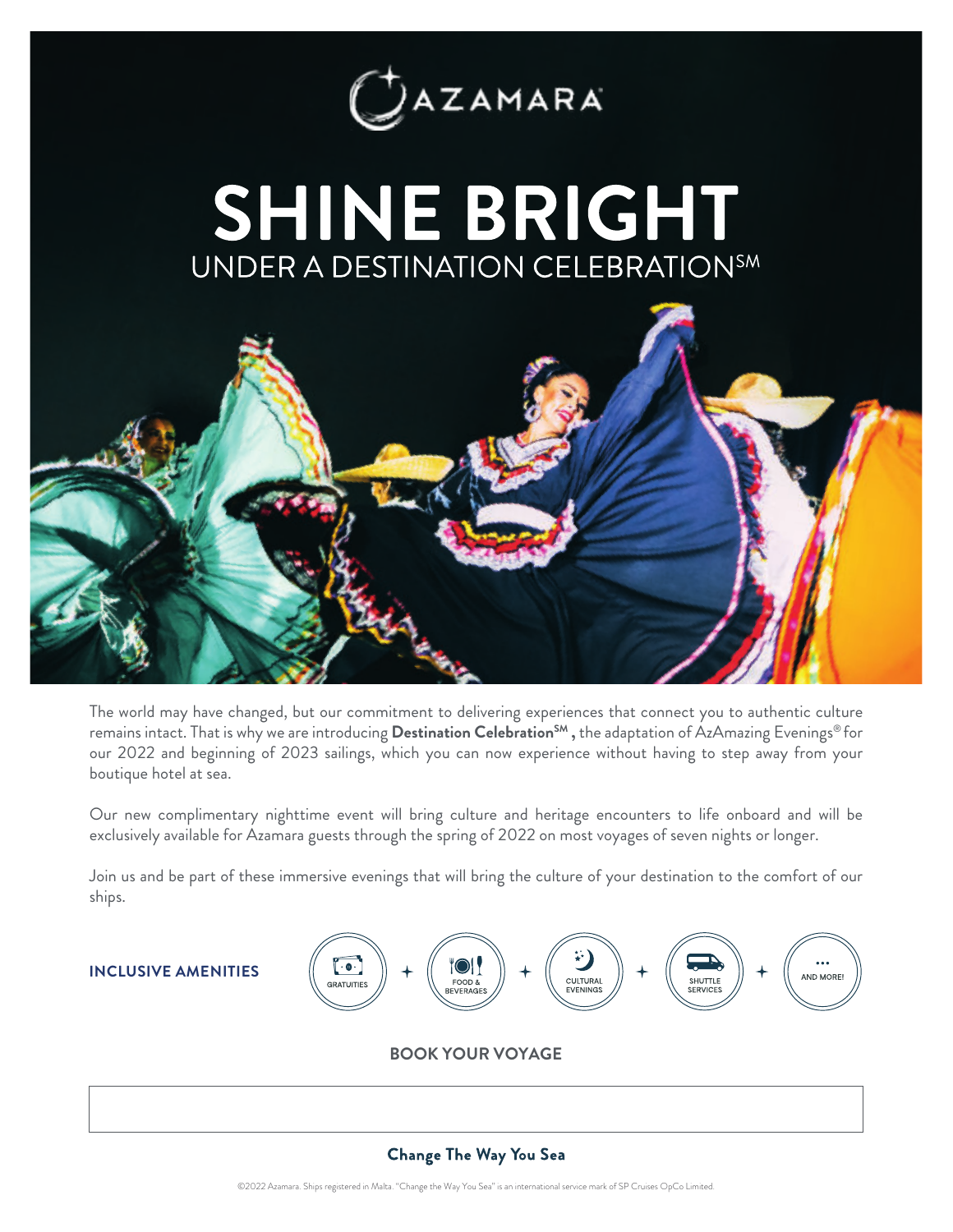

# DESTINATION CELEBRATION: ELIGIBLE SAILINGS

| <b>SHIP</b> | <b>SAIL DATE</b> | <b>VOYAGE</b>             | <b>DESTINATION CELEBRATION</b>                             | <b>EVENT PORT (HELD ONBOARD)</b> |
|-------------|------------------|---------------------------|------------------------------------------------------------|----------------------------------|
| <b>JR</b>   | 6/17/22          | Greece Intensive          | Duo Violins Extravaganza                                   | Rhodes, Greece                   |
| ON          | 6/18/22          | Jewels of the Med         | Bassless (Changing to Poceni Skafi band)                   | Koper, Slovenia                  |
| QS          | 6/19/22          | Summer Solstice           | An evening with Glennis Grace                              | Amsterdam, Netherlands           |
| JR          | 6/27/22          | Greece & Turkey           | Unity in Diversity                                         | Ephesus (Kusadasi), Netherlands  |
| QS          | 6/28/22          | <b>Baltic Capitals</b>    | An evening with Glennis Grace                              | Amsterdam, Netherlands           |
| ON          | 6/29/22          | Greece & Turkey           | Duo Violin Exttravaganza                                   | Thessaloniki, Greece             |
| <b>PR</b>   | 6/29/22          | Norway Intensive          | Norway - from coast to coast                               | Bergen, Norway                   |
| PR          | 7/6/22           | <b>Baltic Capitals</b>    | Kamila Malik, classic violin with the twist                | Gdansk, Poland                   |
| <b>JR</b>   | 7/9/22           | Greece Intensive          | Duo Violins Extravaganza                                   | Rhodes, Greece                   |
| ON          | 7/10/22          | Greece Intensive          | Duo Violins Extravaganza                                   | Rhodes, Greece                   |
| QS          | 7/12/22          | <b>British Isles</b>      | An Evening of Celtic Fusion                                | Edinburgh(Leith), Scotland       |
| PR          | 7/16/22          | <b>Baltic Capitals</b>    | An evening with Glennis Grace                              | Amsterdam, Netherlands           |
| JR          | 7/18/22          | Classic Med               | Bassless (Changing to Poceni Skafi band)                   | Koper, Slovenia                  |
| ON          | 7/20/22          | Greece Intensive          | Duo Violins Extravaganza                                   | Rhodes, Greece                   |
| QS          | 7/25/22          | Norway Intensive          | Norway - from coast to coast                               | Alesund, Norway                  |
| PR          | 7/27/22          | Ireland Intensive         | A Belfast Story                                            | Belfast, Ireland                 |
| <b>JR</b>   | 7/30/22          | France Intensive          | Celebrating the Provence                                   | Provence (Marseilles), France    |
| ON          | 7/30/22          | Greece & Turkey           | Duo Violins Extravaganza                                   | Thessaloniki, Greece             |
| <b>JR</b>   | 8/6/22           | Italy Intensive           | <b>Enchanting Tuscany</b>                                  | Florence/Pisa (Livorno), Italy   |
| PR          | 8/7/22           | Iceland Intensive         | Land of Fire and Ice                                       | Akureyri, Iceland                |
| QS          | 8/8/22           | Scotland Intensive        | An Evening of Celtic Fusion                                | Invergordon, Scotland            |
| ON          | 8/10/22          | Greece Intensive          | Duo Violins Extravaganza                                   | Rhodes, Greece                   |
| <b>PR</b>   | 8/16/22          | Iceland Intensive         | The Land of Fire & Ice                                     | Reykjavik, Iceland               |
| JR          | 8/17/22          | Mediterranean Mosaic      | Bassless (Changing to Poceni Skafi band)                   | Koper, Slovenia                  |
| ON          | 8/19/22          | Greece Intensive          | Duo Violins Extravaganza                                   | Corfu, Greece                    |
| QS          | 8/20/22          | Ireland Intensive         | An Evening of Celtic Fusion                                | Dublin, Ireland                  |
| PR          | 8/25/22          | Baltic & Amsterdam Voyage | Kamila Malik, classic violin with the twist                | Gdansk, Poland                   |
| JR          | 8/26/22          | Greece & Turkey           | Unity in Diversity                                         | Ephesus (Kusadasi), Turkey       |
| ON          | 8/27/22          | Best of the Med           | Sounds of the Mediterranean                                | Dubrovnik, Croatia               |
| QS          | 8/30/22          | Wine & Culture            | Korrontzi: The Contemporar                                 | Bilbao, Spain                    |
| <b>PR</b>   | 9/6/22           | France Intensive          | Back to the time of the Liberation                         | Cherbourg, France                |
| JR          | 9/6/22           | Greece & Turkey           | Duo Violins Extravaganza                                   | Thessaloniki, Greece             |
| ON          | 9/8/22           | France Intensive          | Enter the fabulous world of traditional French Bal Musette | Sete, France                     |
| QS          | 9/9/22           | Spain Intensive           | Authentic Flamenco in Seville                              | Seville, Spain                   |
| ON          | 9/16/22          | Pharaoh Kings & Emperors  | Story of Israel                                            | Haifa, Israel                    |

### **Change The Way You Sea**